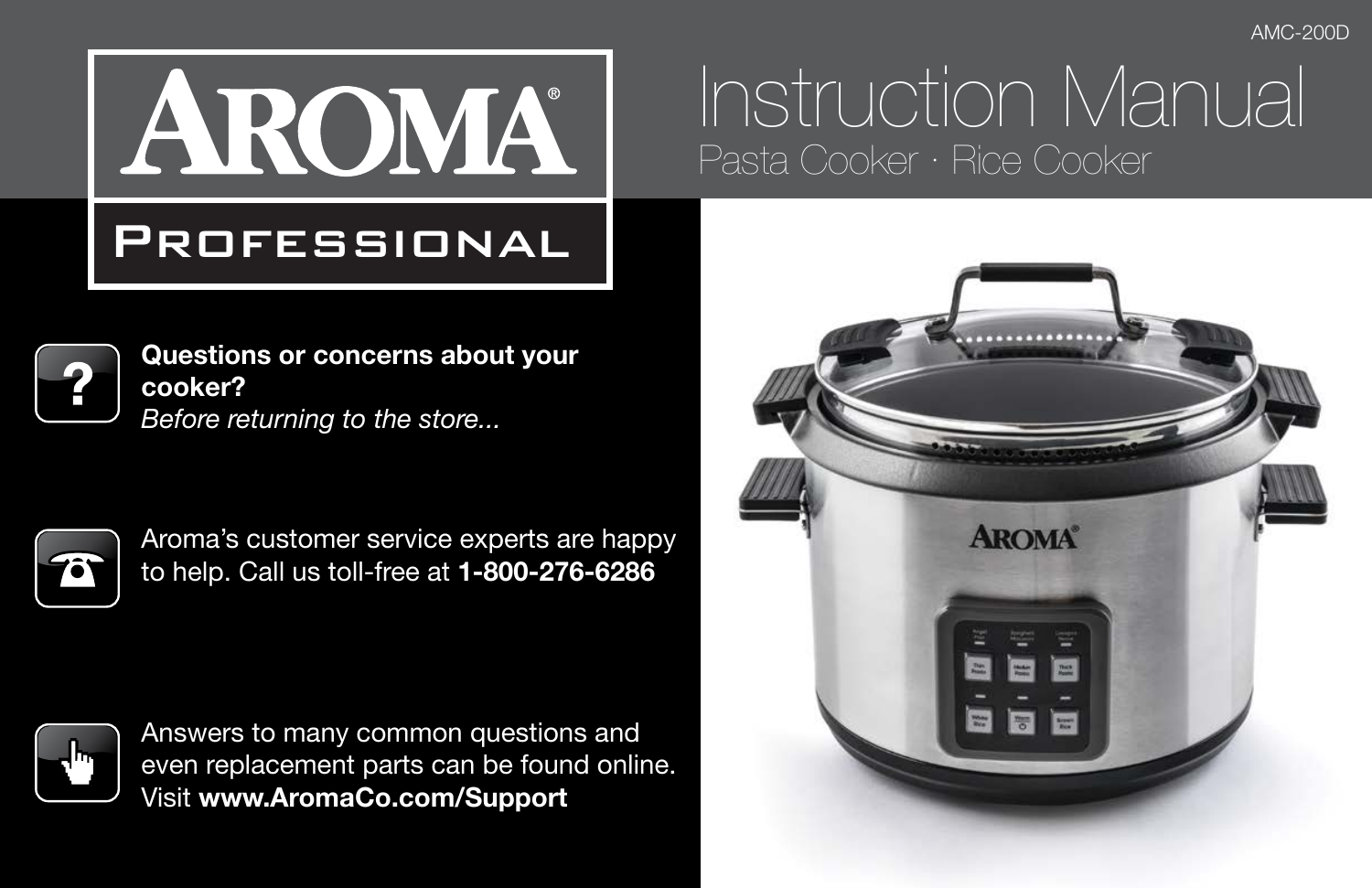

Congratulations on your purchase of the Aroma® Pasta and Rice Cooker. In almost no time at all, you'll be making tantalizingly delicious rice and pasta at the touch of a button! Whether penne, fettucini or angel-hair pasta, this cooker is specially calibrated to prepare all varieties of pasta and rice, including tough-to-cook whole grain brown rice, to fluffy perfection.

This manual contains instructions for using your pasta and rice cooker's convenient pre-programmed digital settings, as well as all of the accessories included. There are also helpful measurement charts for cooking rice and steaming.

For more information on your Aroma® Pasta and Rice Cooker or for product service, recipes and other home appliance solutions, please visit us online at **www.AromaCo.com**





Published By: Aroma Housewares Co. 6469 Flanders Drive San Diego, CA 92121 U.S.A. 1-800-276-6286 www.AromaCo.com ©2017 Aroma Housewares Company All rights reserved.

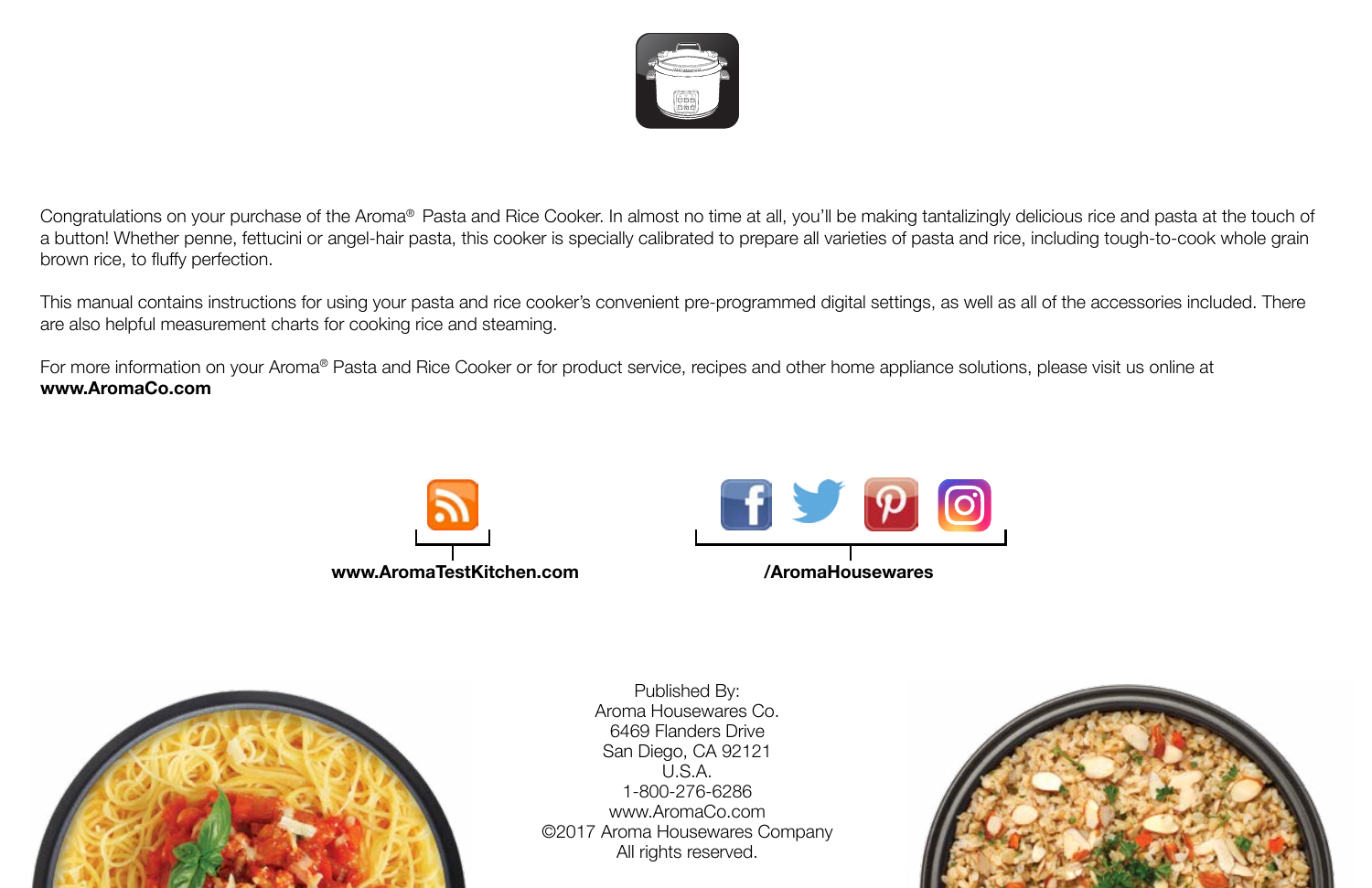# **IMPORTANT SAFEGUARDS**

*Basic safety precautions should always be followed when using electrical appliances, including the following:*

- **1. Important: Read all instructions carefully before first use.**
- 2. Do not touch hot surfaces. Use the handles or knobs.
- 3. Use only on a level, dry and heat-resistant surface.
- 4. To protect against fire, electrical shock and injury to persons, do not immerse cord, plug or the appliance in water or any other liquid. See instructions for cleaning.
- 5. Close supervision is necessary when the appliance is used by or near children.
- 6. Unplug from outlet when not in use and before cleaning. Allow unit to cool before putting on or taking off parts and before cleaning the appliance.
- 7. Do not operate any appliance with a damaged cord or plug or after the appliance malfunctions or has been damaged in any manner. Contact Aroma<sup>®</sup> customer service for examination, repair or adjustment.
- 8. The use of accessory attachments not recommended by Aroma® Housewares may result in fire, electrical shock or injury.
- 9. Do not use outdoors.
- 10. Do not let cord touch hot surfaces or hang over the edge of a counter or table.
- 11. Do not place on or near a hot burner, electric burner or in a heated oven.
- 12. Do not use the appliance for other than its intended use.
- 13. Extreme caution must be used when moving the appliance containing rice, hot oil or other liquids.
- 14. Do not touch, cover or obstruct the steam vent on the top of the cooker as it is extremely hot and may cause scalding.
- 15. Use only with a 120V AC power outlet.
- 16. Always unplug from the base of the wall outlet. Never pull on the cord.
- 17. The cooker should be operated on a separate electrical circuit from other operating appliances. If the electrical circuit is overloaded with other appliances, the appliance may not operate properly.
- 18. Always make sure the outside of the inner pot is dry prior to use. If the inner pot is returned to the cooker when wet, it may damage or cause the product to malfunction.
- 19. Use extreme caution when opening the lid during or after cooking. Hot steam will escape and may cause burns.
- 20. Rice should not be left in the inner pot with KEEP WARM on for more than 12 hours.
- 21. To prevent damage or deformation, do not use the inner pot on a stovetop or burner.
- 22. To disconnect, turn any control to "OFF," then remove the plug from the wall outlet.
- 23. To reduce the risk of electrical shock, cook only in the removable inner pot provided.
- 24. Do not wrap or tie cord around appliance.

## **SAVE THESE INSTRUCTIONS**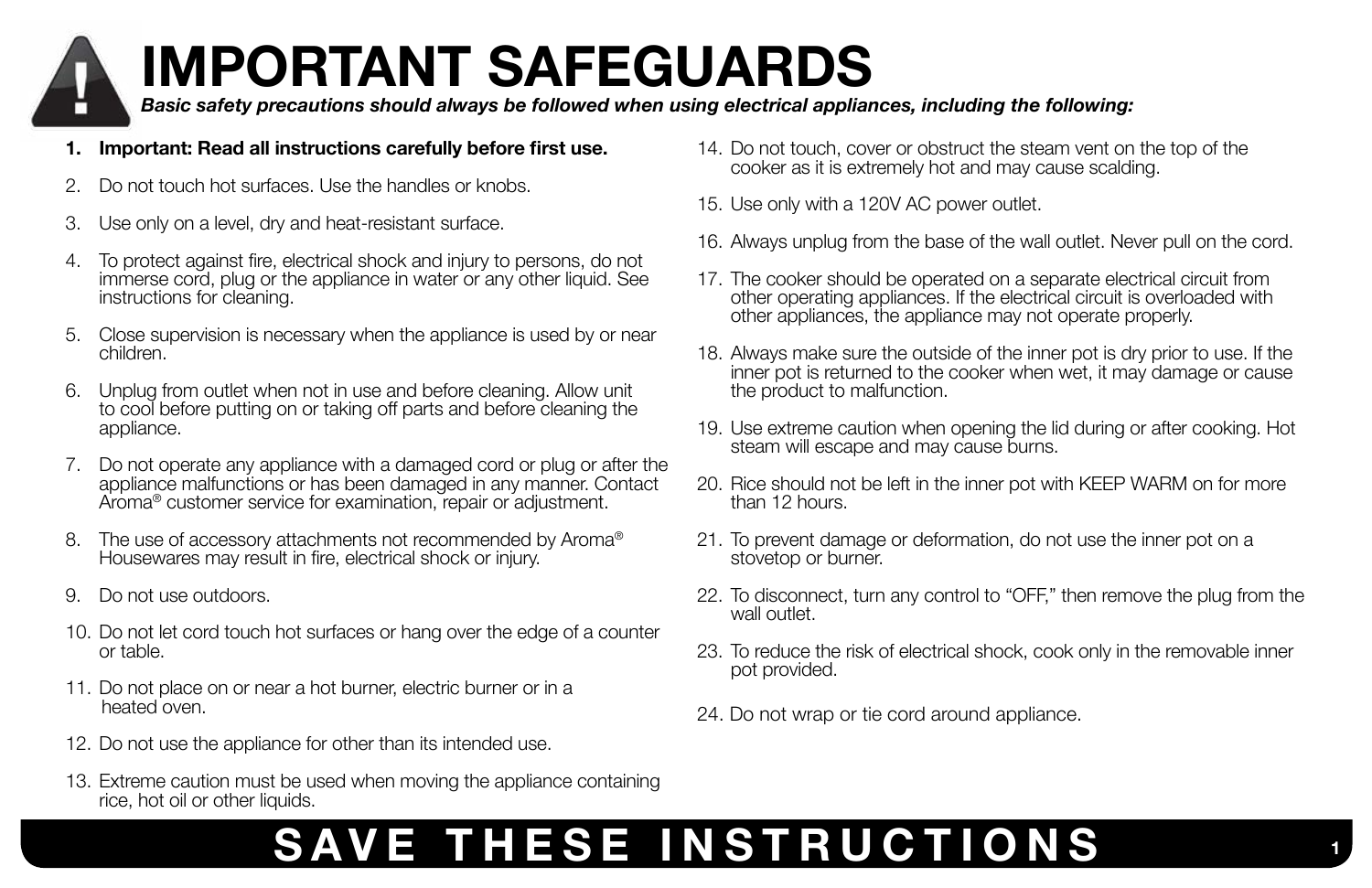

- 1. A short power-supply cord is provided to reduce the risks resulting from becoming entangled in or tripping over a longer cord.
- 2. Longer extension cords are available and may be used if care is exercised in their use.
- 3. If a longer extension cord is used:
	- a. The marked electrical rating of the extension cord should be at least as great as the electrical rating of the appliance.
	- b. The longer cord should be arranged so that it will not drape over the counter top or tabletop where it can be pulled by children or tripped over unintentionally.



### **Polarized Plug**

This appliance has a **polarized plug** (one blade is wider than the other)

To reduce the risk of electric shock, this plug is intended to fit into a polarized outlet only one way. If the plug does not fit fully into the outlet, reverse the plug. If it still does not fit, contact a qualified electrician. Do not attempt to modify the plug in any way.

# **<sup>2</sup> THIS APPLIANCE IS FOR HOUSEHOLD USE ONLY.**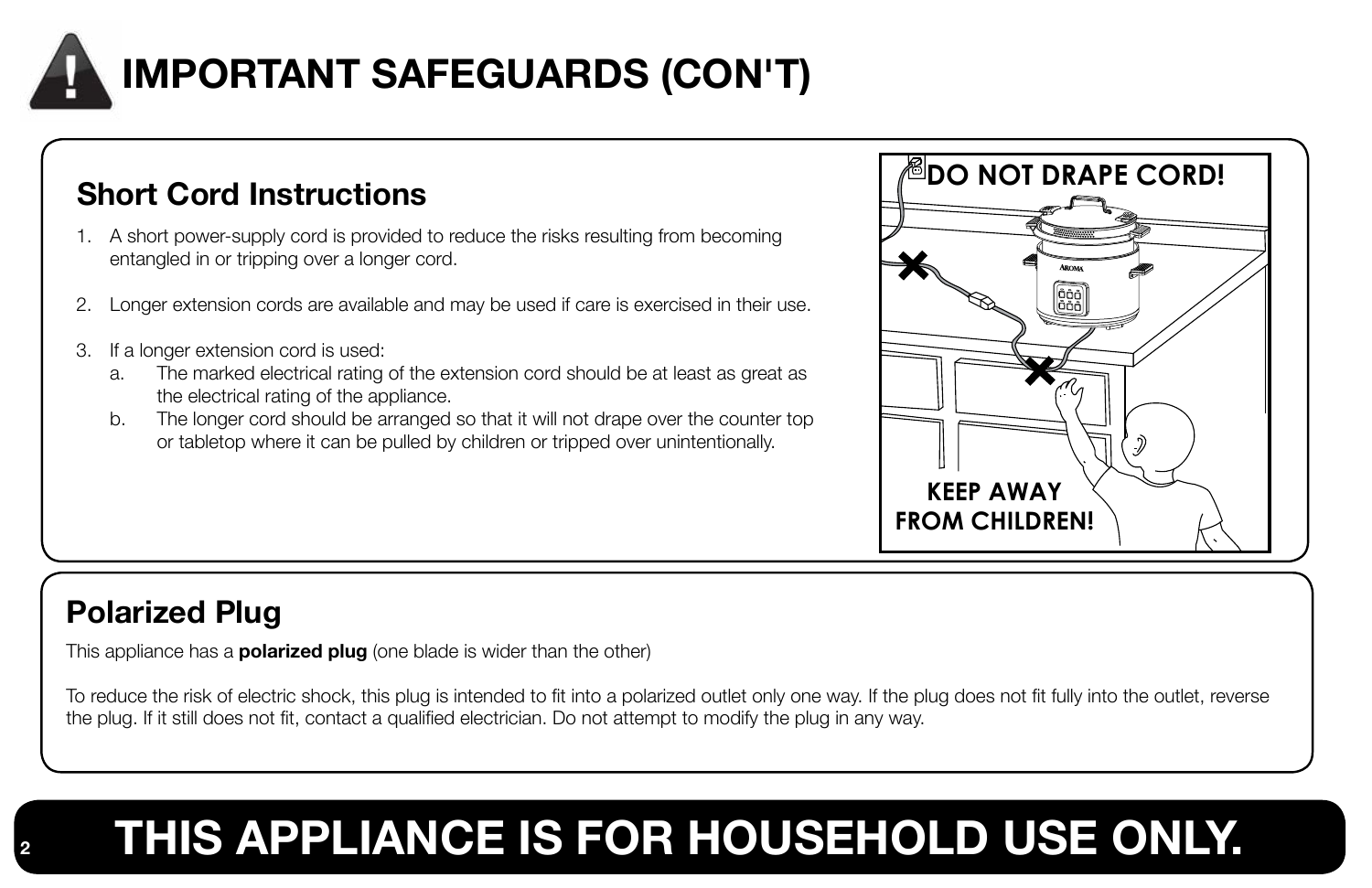# **PARTS IDENTIFICATION**



### **Digital Controls**

#### **White Rice**

Cook fluffy, delicious rice automatically.

#### **Brown Rice**

Ideal for cooking brown rice and other tough-to-cook whole grains to perfection.

#### **Warm/**

Turns the cooker on/off or will keep your food warm.

#### **Thin Pasta (Angel Hair)**

Preprogrammed boiling for 5 minutes, perfect for cooking thin, delicate pasta.

#### **Medium Pasta (Spaghetti/Macaroni)**

Preprogrammed boiling for 10 minutes, allows you to cook medium pasta with ease.

#### **Thick Pasta (Lasagna/Penne)**

Preprogrammed boiling for 15 minutes, prepares many types of thick pasta perfectly.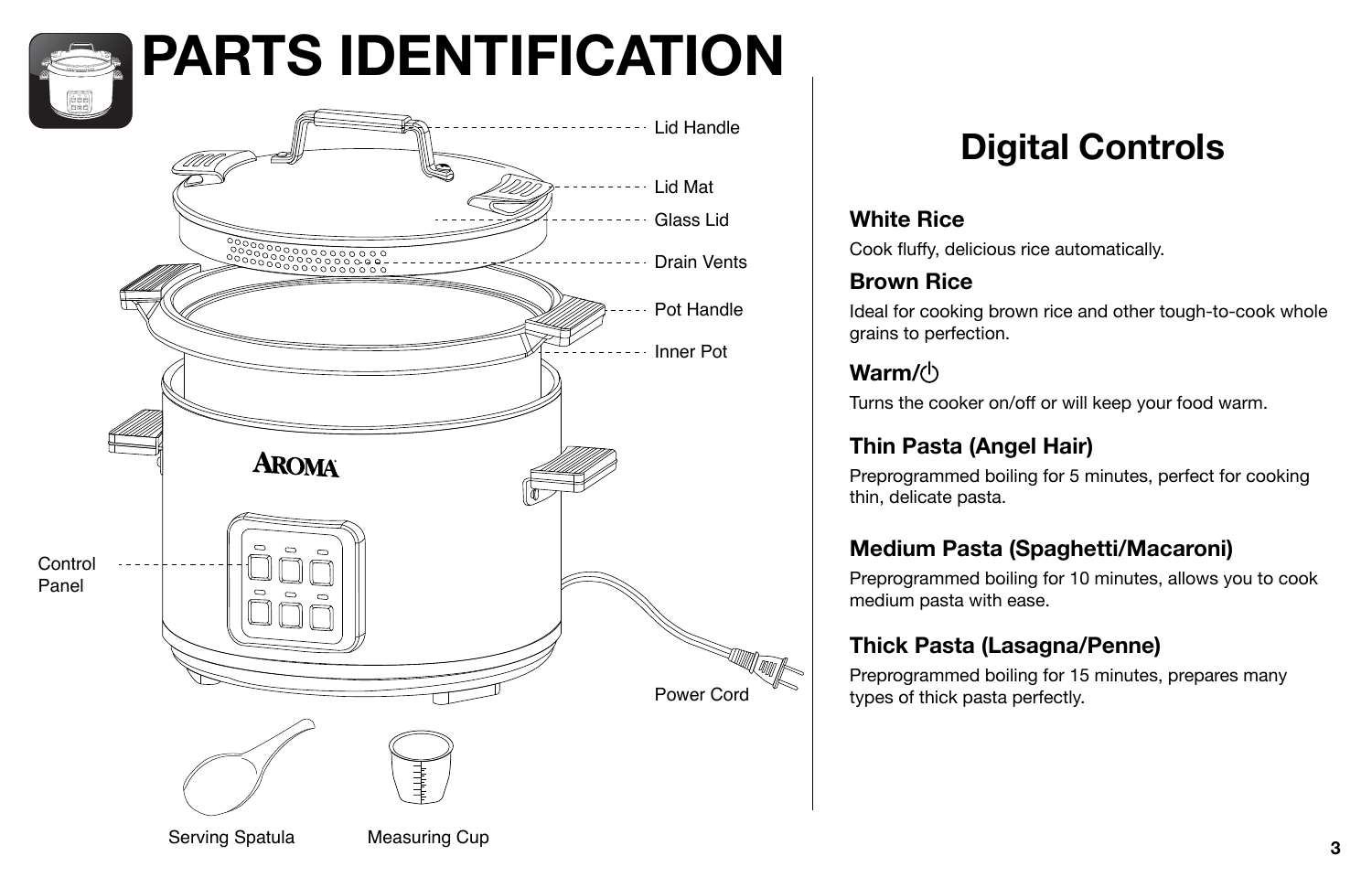# **TO COOK RICE**

- 1. Measure desired amount of rice with the measuring cup provided.
- 2. Add rice to the inner pot. Add water using the water-level marking inside the inner pot as a guide for adding the appropriate amount of water. For example, for 2 cups of uncooked rice, fill with water to water-level marking "2".
- 3. Before placing the inner pot into the cooker, be sure the heating plate, sensor and outside surface of the inner pot are clean and dry. Do not let loose rice and particles fall into the cooker.
- 4. Place inner pot into the cooker and cover with the glass lid.

#### 5. **To start cooking:**

- **(1)** Connect the unit to a 120V AC power outlet and press **Warm/** $\circ$  to turn on the cooker.
- **(2)** Press rice button of choice. After 5 seconds, the indicator light for the type of rice will stop flashing and the unit will start cooking.
- **(3)** As the rice expands and cooks, steam will come out through the steam vents on the sides of the glass lid.



- **· To reduce the risk of electric shock, cook only in removable inner pot provided.**
- **· Placing your hand over the steam vent of the lid may cause injury. CAUTION**
	- **· Keep your face at a distance removing glass lid from cooker as hot steam will escape out suddenly.**
	- **· Adding too much water may cause the unit to boil over.**



- · Hot steam will come out of the vents on the sides of the glass lid during cooking.
- · Do not place the cooker directly under your cabinets.
- · The full capacity of the provided measuring cup is about 180ml/6.1oz or 3/4 of a standard U.S. Cup.
- · Taste/hardness will vary depending on the quality/type of rice and water filled.
- · For softer, fluffier rice, add a little more water.
- · For firmer, crunchier rice, add a little less water. You may need to experiment to suit your taste.
- · Rinse rice prior to cooking to remove excess bran and starch. This will help reduce browning and rice sticking to the bottom of the pot.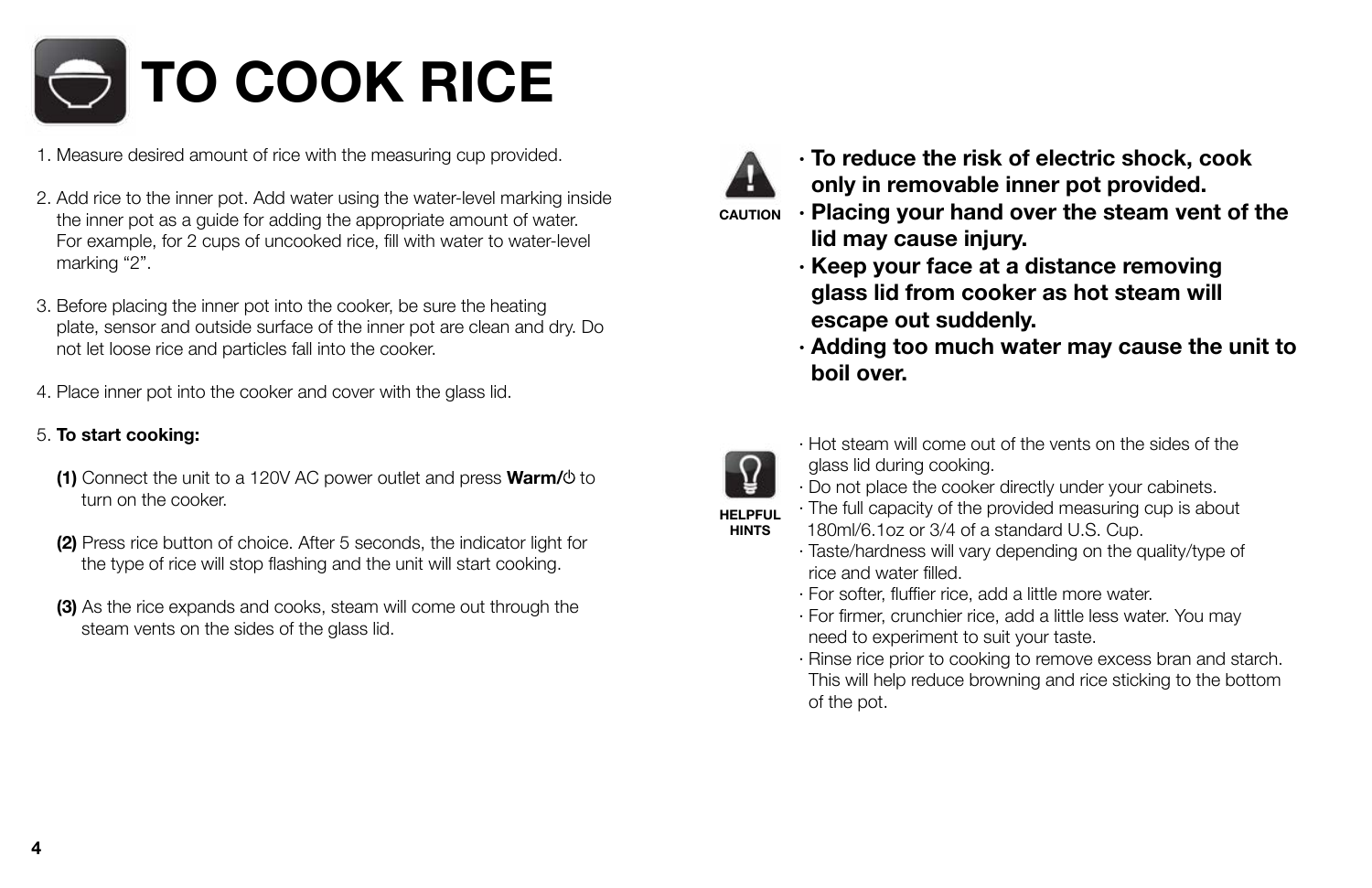

- 6. When the rice finishes cooking, the cooker will beep and automatically switch to **Warm**.
- 7. Remove the glass lid and stir the rice to distribute moisture before serving.
- 8. The cooker will continue to stay in **Warm** function once rice has finished cooking unless unit is turned off.
- 9. After use, press **Warm/** $\circ$  to turn off the unit. Then unplug the cooker from the electrical wall outlet.



- · During the keep warm setting, do not attempt to warm cooked rice that has been previously cooled, otherwise spoiled rice will result.
- · Rice should not be left in the cooker on **Warm** for more than 12 hours.

· The unit will automatically shut-off after 12 hours if user does not shut it off manually.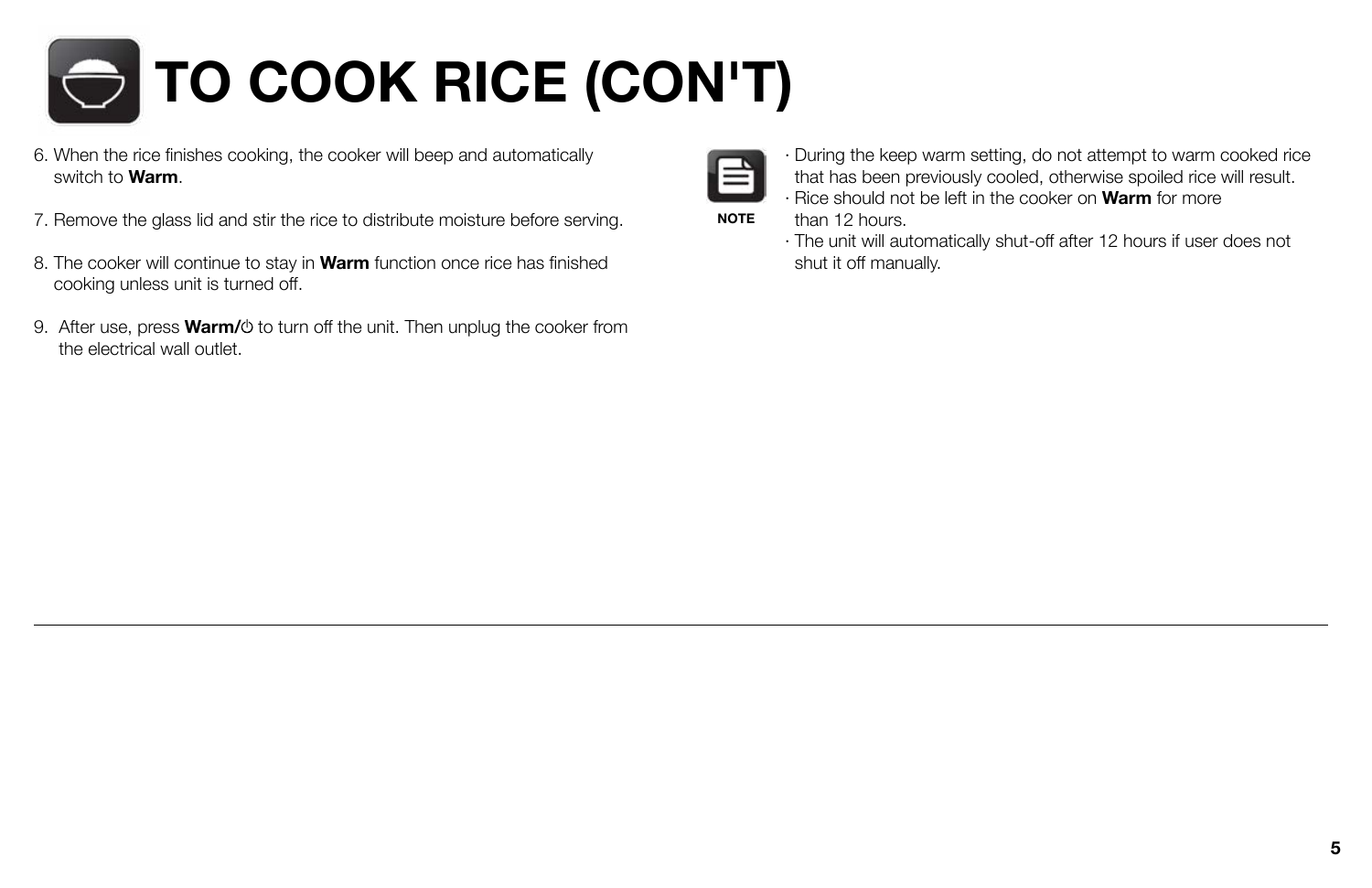

- 1. Add desired water amount to the inner pot within the MAX and MIN pasta level marking on the pot side.
- 2. Close the lid.
- 3. Connect the unit to a 120V AC power outlet. Press **Warm/** $\circ$  and the light will illuminate when turned on. Pressing a pasta button of your choice will illuminate the indicator light. After 5 seconds, the light will stop flashing and the unit will start cooking.
- 4. When the water starts to boil, a beeping sound will be heard. *Open the lid with caution as the steam being released will be extremely hot.*  Place pasta into the hot water and do not close the lid.
- 5. Stir pasta several times using a long wooden utensil while boiling to prevent pasta from sticking together.
- 6. When the cooking is finished, the cooker will beep and automatically switch to **Warm**.
- 7. When pasta is ready to be drained, carefully remove the inner pot by the pot handles as the rest of the inner body will be hot. *Use caution while draining as steam can cause scalding.*
- 8. After use, press **Warm/** $\circ$  to turn off the unit. Then unplug the cooker from the electrical wall outlet.



**· Be careful not to burn your hand during operation. Wear a glove if needed when CAUTION serving.**



· The cooking time of 3 pasta modes are different: **Thin pasta: 5 minutes Medium pasta: 10 minutes Thick pasta: 15 minutes**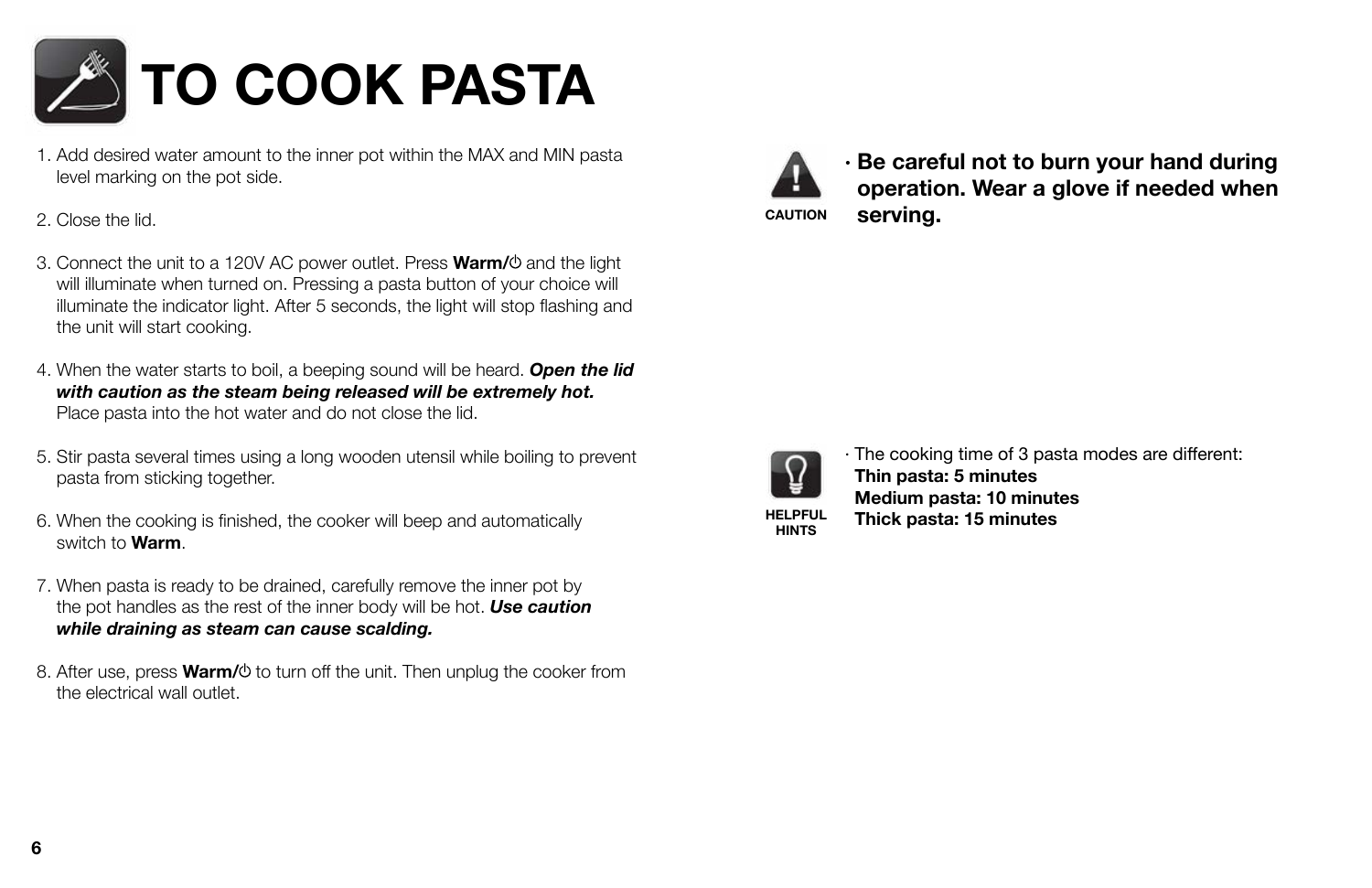

- 1. The inner pot, glass lid, serving spatula and measuring cup can be submerged when cleaning with water. Handle the inner pot with care to make sure it never becomes deformed.
- 2. Use a wet cloth to wipe the debris off the unit body.
- 3. Keep the power cord clean and dry, otherwise it may cause problems with the operation of the cooker.
- 4. Clean the heating plate and sensor with a damp cloth. It may affect cooking if there are rice grains or other debris on it.



- **· Unplug the appliance and let it cool down entirely before cleaning.**
- **CAUTION · Do not submerge the cooker into liquid.**



· Be sure to clean the inner pot entirely after using salt for cooking, otherwise it may cause corrosion. · Do not use harsh abrasive cleaners, scouring pads or products that are not considered safe to use on nonstick coatings.



· If washing in the dishwasher, a slight discoloration to the inner pot and accessories may occur. This is cosmetic only and will not affect performance.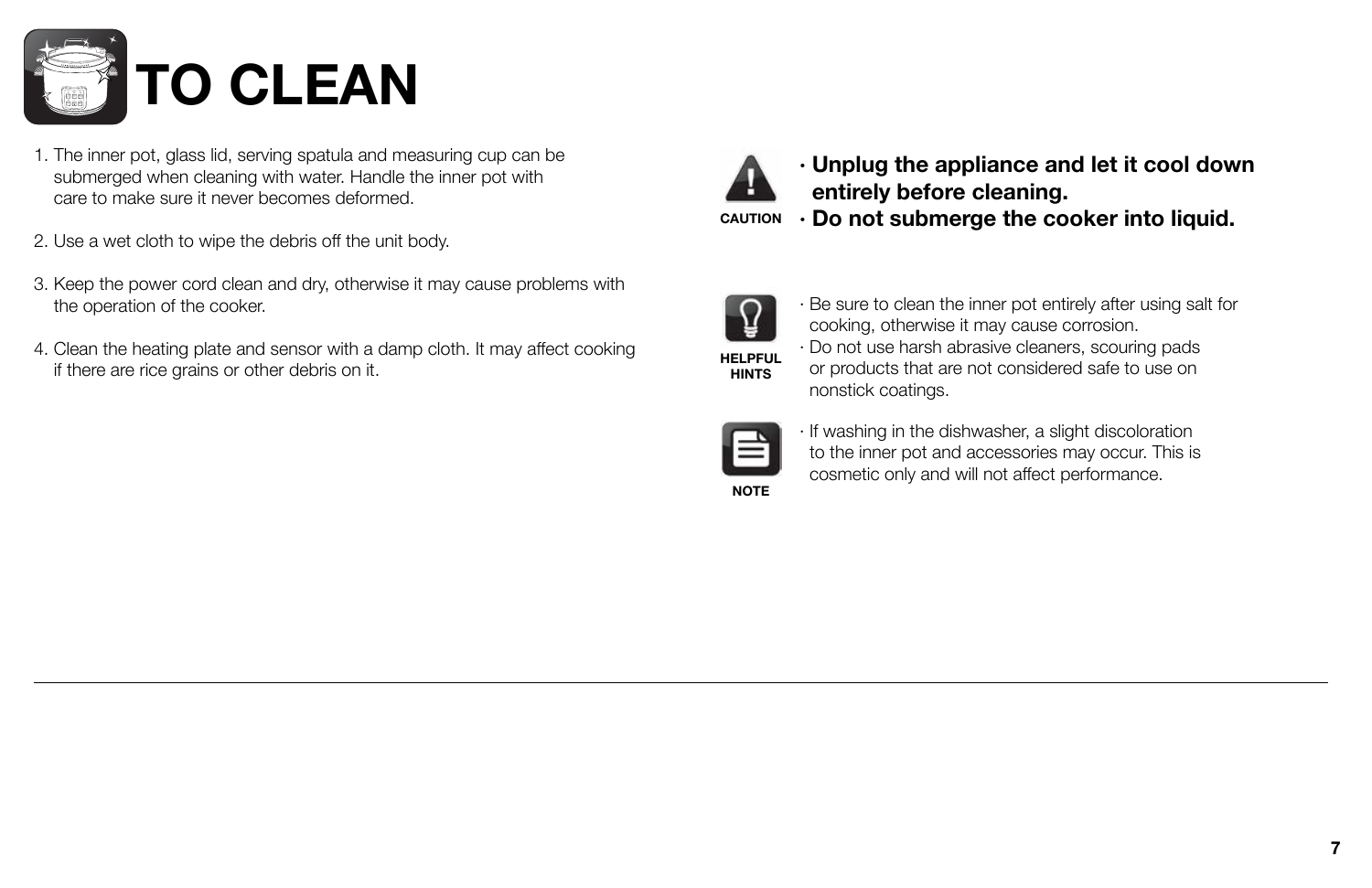

| PASTA<br>(TYPE OF)             | <b>BOILING TIME</b> | <b>AUDIBLE NOTIFICATION</b>                                                                                                                                                                   |
|--------------------------------|---------------------|-----------------------------------------------------------------------------------------------------------------------------------------------------------------------------------------------|
| Angel Hair<br>(Thin)           | 5 Minutes           | Once water reaches boil, cooker will beep 5 times to add<br>pasta. After 5 minutes of boiling, cooker will beep 5 times<br>to alert you that the pasta is done and switches to <b>Warm</b> .  |
| Spaghetti/Macaroni<br>(Medium) | <b>10 Minutes</b>   | Once water reaches boil, cooker will beep 5 times to add<br>pasta. After 10 minutes of boiling, cooker will beep 5 times<br>to alert you that the pasta is done and switches to <b>Warm</b> . |
| Lasagna/Penne<br>(Thick)       | <b>15 Minutes</b>   | Once water reaches boil, cooker will beep 5 times to add<br>pasta. After 15 minutes of boiling, cooker will beep 5 times<br>to alert you that the pasta is done and switches to <b>Warm</b> . |



• This chart is only a general measuring guide. As there are many different kinds of pasta available, measurements may vary.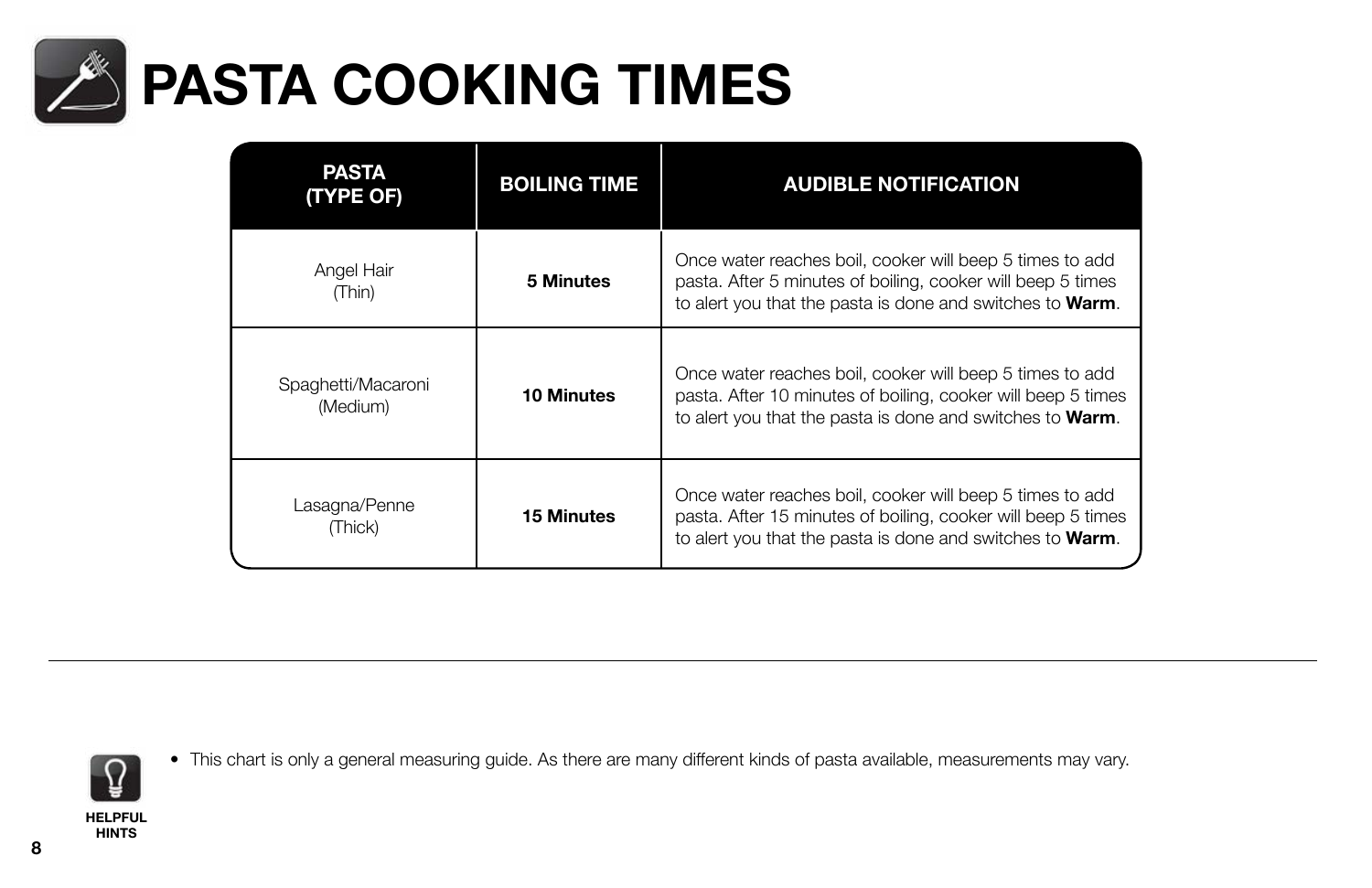

| <b>UNCOOKED RICE</b> | <b>RICE WATER LINE</b><br><b>INSIDE POT</b> | <b>APPROX. COOKED</b><br><b>RICE YIELD</b> | <b>COOKING TIMES</b>                                           |
|----------------------|---------------------------------------------|--------------------------------------------|----------------------------------------------------------------|
| 2 Cup                | Line 2                                      | 4 Cups                                     | <b>WHITE RICE: 26-31 Min.</b><br><b>BROWN RICE: 39-47 Min.</b> |
| 4 Cups               | Line 4                                      | 8 Cups                                     | <b>WHITE RICE: 29-34 Min.</b><br><b>BROWN RICE: 43-51 Min.</b> |
| 6 Cups               | Line 6                                      | 12 Cups                                    | <b>WHITE RICE: 32-37 Min.</b><br><b>BROWN RICE: 47-55 Min.</b> |
| 8 Cups               | Line 8                                      | 16 Cups                                    | <b>WHITE RICE: 35-40 Min.</b><br><b>BROWN RICE:</b> 51-59 Min. |
| 10 Cups              | Line 10                                     | 20 Cups                                    | <b>WHITE RICE: 38-43 Min.</b><br><b>BROWN RICE: 55-63 Min.</b> |

Provided Measuring Cup = 3/4 U.S. Cup



- This chart is only a general measuring guide. As there are many different kinds of rice available, measurements may vary.
- Altitude, humidity and outside temperature will affect cooking times.
- These charts are for reference only. Actual cooking times may vary.